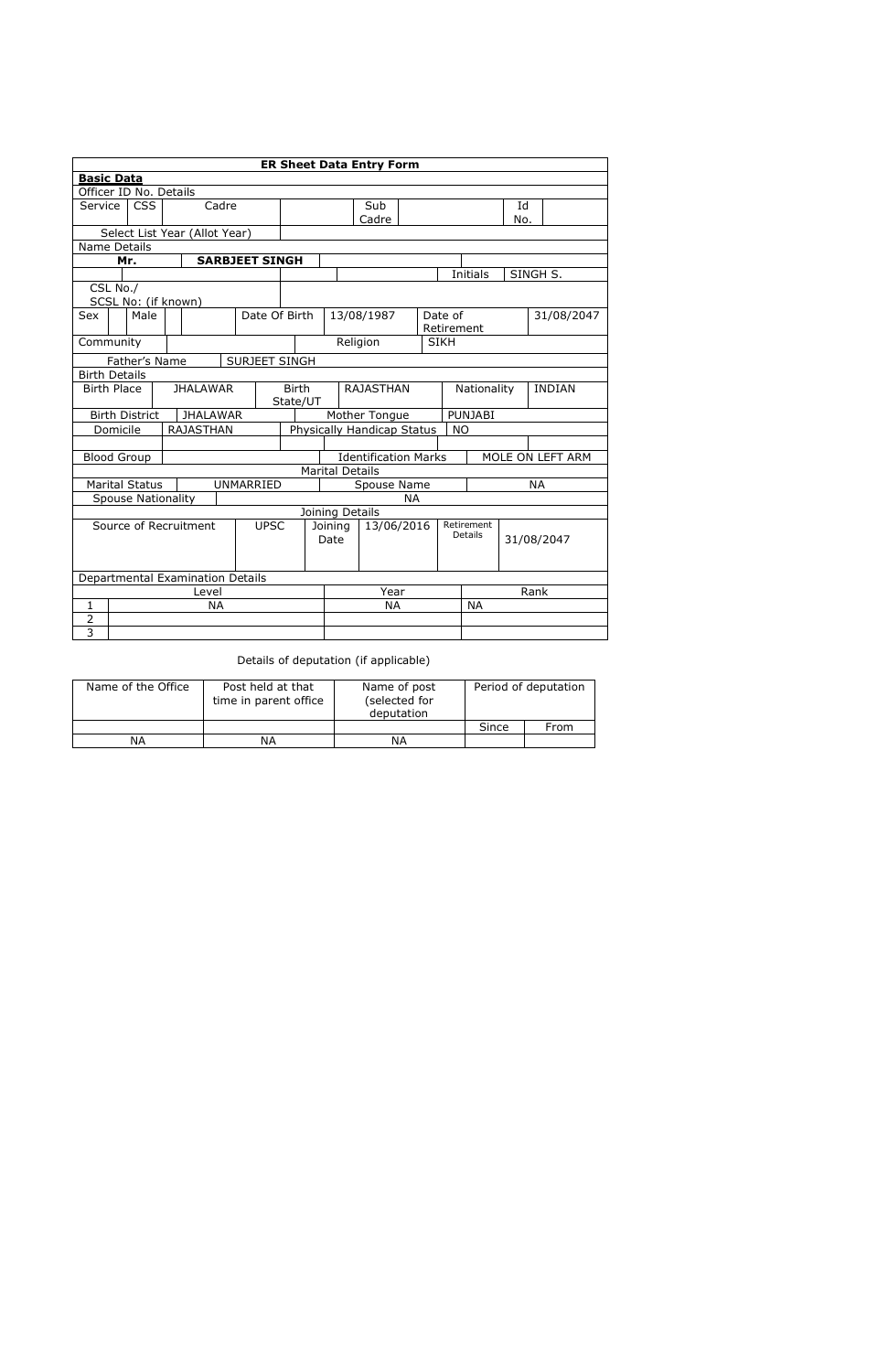## Details of Foreign Visit

| SI. | Place of Visit | Date of | Post held at | Whether it     | Details of visit |
|-----|----------------|---------|--------------|----------------|------------------|
| No. |                | visit   | that time    | is a           |                  |
|     |                |         |              | personal or    |                  |
|     |                |         |              | official visit |                  |
|     | ΝA             | ΝA      | ΝA           | ΝA             | ΝA               |

## Transfer/Posting Detail (if applicable)

| Place                                                                                         |                                 |             | Period of posting |                                        |      |            |              |                        |            |  |  |
|-----------------------------------------------------------------------------------------------|---------------------------------|-------------|-------------------|----------------------------------------|------|------------|--------------|------------------------|------------|--|--|
|                                                                                               |                                 |             |                   | Since                                  | From |            |              |                        |            |  |  |
| <b>NA</b>                                                                                     |                                 |             |                   | <b>NA</b>                              |      |            |              |                        | <b>NA</b>  |  |  |
| Remarks (if any)                                                                              |                                 |             |                   |                                        |      |            |              |                        |            |  |  |
| Language known                                                                                |                                 |             |                   |                                        |      |            |              |                        |            |  |  |
|                                                                                               |                                 |             |                   | <b>Read</b>                            |      |            | <b>Write</b> | <b>Speak</b>           |            |  |  |
| <b>Indian Languages</b><br>Known                                                              |                                 |             | <b>PUNJABI</b>    |                                        |      | <b>YES</b> |              | <b>YES</b>             | <b>YES</b> |  |  |
|                                                                                               | $\overline{2}$                  |             | <b>HINDI</b>      |                                        |      | <b>YES</b> |              | <b>YES</b>             | <b>YES</b> |  |  |
|                                                                                               | 3                               |             | <b>ENGLISH</b>    |                                        |      | <b>YES</b> |              | <b>YES</b>             | <b>YES</b> |  |  |
|                                                                                               | $\overline{4}$                  |             |                   |                                        |      |            |              |                        |            |  |  |
|                                                                                               | 5                               |             |                   |                                        |      |            |              |                        |            |  |  |
| 1.                                                                                            | <b>NIL</b><br>Foreign Languages |             |                   |                                        |      |            |              |                        |            |  |  |
|                                                                                               | $\overline{2}$                  |             |                   |                                        |      |            |              |                        |            |  |  |
| $\overline{3}$                                                                                |                                 |             |                   |                                        |      |            |              |                        |            |  |  |
| Qualification                                                                                 |                                 |             |                   | Discipline                             |      |            |              | Specialization 1       |            |  |  |
| M.Tech                                                                                        |                                 |             |                   | CIVIL                                  |      |            |              | STRUCTURAL ENGINEERING |            |  |  |
| Year                                                                                          |                                 |             |                   | Division<br><b>CGPA</b>                |      |            |              | Specialization 2       |            |  |  |
| 2013                                                                                          |                                 |             |                   | 1 <sup>ST</sup> CLASS                  |      |            |              |                        |            |  |  |
| Institution                                                                                   |                                 |             |                   | University<br>Place                    |      |            |              | Country                |            |  |  |
| MNIT, JAIPUR                                                                                  |                                 |             |                   | <b>MNIT JAIPUR</b><br><b>JAIPUR</b>    |      |            |              | <b>INDIA</b>           |            |  |  |
| <b>Experience</b>                                                                             |                                 |             |                   |                                        |      |            |              |                        |            |  |  |
| Type of Posting                                                                               |                                 |             |                   | Level                                  |      |            |              |                        |            |  |  |
|                                                                                               | <b>TEMPORARY</b>                |             |                   | <b>GROUP A</b>                         |      |            |              |                        |            |  |  |
|                                                                                               | Designation                     |             |                   | <b>Present Position</b>                |      |            |              |                        |            |  |  |
|                                                                                               | <b>SCIENTIST-B</b>              |             |                   | <b>SCIENTIST-B</b>                     |      |            |              |                        |            |  |  |
|                                                                                               | Ministry                        |             |                   | Department                             |      |            |              |                        |            |  |  |
|                                                                                               | <b>MOWR</b>                     |             |                   | CENTRAL WATER & POWER RESEARCH STATION |      |            |              |                        |            |  |  |
|                                                                                               | Office                          |             |                   | Place                                  |      |            |              |                        |            |  |  |
| <b>CW&amp;PRS</b>                                                                             |                                 | <b>PUNE</b> |                   |                                        |      |            |              |                        |            |  |  |
| <b>Experience Subject</b>                                                                     | Period of Posting               |             |                   |                                        |      |            |              |                        |            |  |  |
| Major                                                                                         |                                 |             | Minor             |                                        |      | From       | To           |                        |            |  |  |
| Note:-Refer the Annexure to fill above Major, Minor Subjects and below given training subject |                                 |             |                   |                                        |      |            |              |                        |            |  |  |
| Training                                                                                      |                                 |             |                   |                                        |      |            |              |                        |            |  |  |
| <b>Training Year</b><br><b>Training Name</b>                                                  |                                 |             |                   | <b>Training Subject</b>                |      |            |              |                        |            |  |  |
|                                                                                               |                                 |             |                   |                                        |      |            |              |                        |            |  |  |